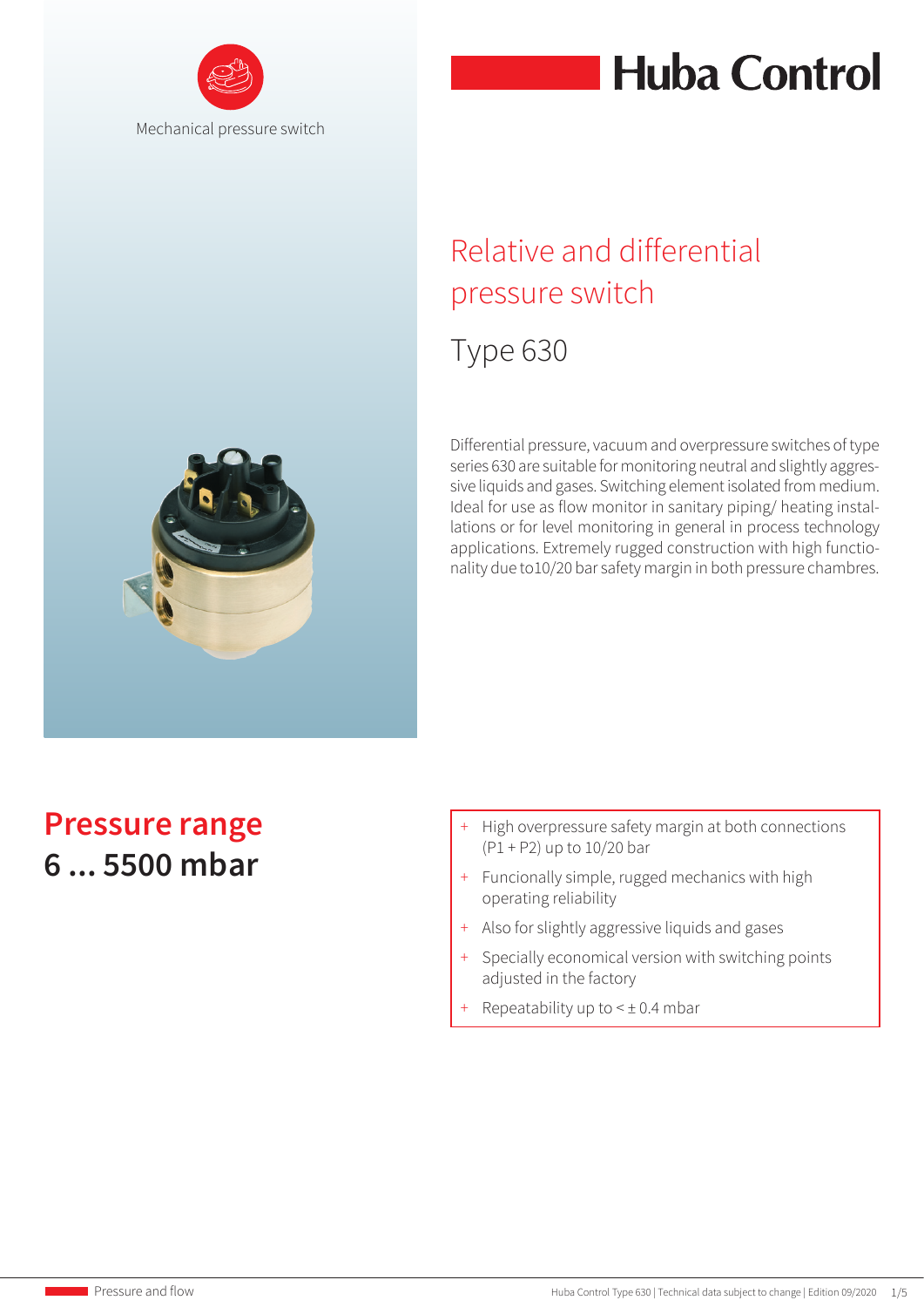| <b>Technical overview</b>                                       |                                                                                                                                       |                                                |  |
|-----------------------------------------------------------------|---------------------------------------------------------------------------------------------------------------------------------------|------------------------------------------------|--|
| Pressure range                                                  |                                                                                                                                       |                                                |  |
| Relative und differential                                       |                                                                                                                                       | 65500 mbar                                     |  |
|                                                                 |                                                                                                                                       |                                                |  |
| <b>Operating conditions</b><br>Medium                           |                                                                                                                                       | Liquids and neutral gases                      |  |
|                                                                 | NBR-based                                                                                                                             | $0+80 °C$                                      |  |
|                                                                 | FPM                                                                                                                                   | $-10+80 °C$                                    |  |
|                                                                 | EPDM                                                                                                                                  | $-10+80 °C$                                    |  |
| Temperature                                                     | Q (Silicone)                                                                                                                          | $-40+80 °C$                                    |  |
|                                                                 | Ambient                                                                                                                               | +65 $\degree$ C                                |  |
|                                                                 | Storage<br>$\leq$ 200 mbar                                                                                                            | $-40+80 °C$<br>10 bar                          |  |
| Tolerable overload and max. tolerable system pressure (P1 > P2) | $> 200$ mbar                                                                                                                          | 20 bar                                         |  |
| Rupture pressure                                                |                                                                                                                                       | 30 bar                                         |  |
| Lowest turn-on pressure                                         |                                                                                                                                       | $\geq 6$ mbar                                  |  |
| Smallest switching difference                                   |                                                                                                                                       | $\geq$ 3 mbar                                  |  |
| Materials in contact with the medium                            |                                                                                                                                       |                                                |  |
|                                                                 |                                                                                                                                       | NBR based                                      |  |
|                                                                 |                                                                                                                                       | EPDM                                           |  |
| Diaphragm                                                       |                                                                                                                                       | <b>FPM</b>                                     |  |
|                                                                 |                                                                                                                                       | Silicone<br>Anodized aluminium                 |  |
| Case                                                            |                                                                                                                                       | <b>Brass</b>                                   |  |
|                                                                 |                                                                                                                                       | Brass chemically nickel plated                 |  |
|                                                                 |                                                                                                                                       | X14CrMoS17<br>1.4104                           |  |
|                                                                 |                                                                                                                                       | X5CrNi18-10<br>1.4301                          |  |
| Other components                                                |                                                                                                                                       | X10CrNi18-8<br>1.4310                          |  |
|                                                                 |                                                                                                                                       | Steel category A2 for screws                   |  |
|                                                                 |                                                                                                                                       | Polyacetate-C, Polyamide                       |  |
| <b>Contact material / Loading</b>                               |                                                                                                                                       |                                                |  |
| Nominal voltage, type of current                                |                                                                                                                                       | <b>250 VAC</b>                                 |  |
| Nominal current for resistive loading                           |                                                                                                                                       | 1 A                                            |  |
| Nominal current for motor loading                               |                                                                                                                                       | 0.5A                                           |  |
| Contact system<br>Service life                                  | Mechanically                                                                                                                          | Changeover contact                             |  |
|                                                                 |                                                                                                                                       | 10 <sup>6</sup> switching cycles <sup>1)</sup> |  |
| <b>Protection standard</b>                                      |                                                                                                                                       |                                                |  |
| Without cover                                                   |                                                                                                                                       | IP 00                                          |  |
| With cover (PG11) <sup>2)</sup>                                 |                                                                                                                                       | IP 54                                          |  |
| With cover (PG9) <sup>3)</sup>                                  |                                                                                                                                       | IP 65                                          |  |
| Repeatability                                                   |                                                                                                                                       |                                                |  |
| ±5% of the switching point                                      | with diaphragm NBR-based / silicone                                                                                                   | minimum ±0.4 mbar                              |  |
| ±10% of the switching point                                     | with diaphragm FPM / EPDM minimum ±0.8 mbar                                                                                           |                                                |  |
| <b>Electrical connections</b>                                   |                                                                                                                                       |                                                |  |
| Screw terminals (Option)                                        |                                                                                                                                       |                                                |  |
| Tab connectors (AMP) 6.3 mm                                     |                                                                                                                                       |                                                |  |
| Cable gland PG9 / PG11                                          |                                                                                                                                       | with cover                                     |  |
| <b>Pressure connections</b>                                     |                                                                                                                                       |                                                |  |
| Thread                                                          |                                                                                                                                       | $G\%$                                          |  |
| Straight screwed connection                                     | Zinc plated steel with NBR seal for pipe (Ø 6 mm)                                                                                     | $G\%$                                          |  |
| Screwed Socket                                                  | CuZn nickel plated for tube (Ø 6 mm)                                                                                                  | $G\%$                                          |  |
| <b>Mounting instructions</b>                                    |                                                                                                                                       |                                                |  |
| For switching points calibrated in the factory                  | Indicate installation arrangement                                                                                                     |                                                |  |
| In case of liquid media                                         |                                                                                                                                       | Connections down                               |  |
| Remark:                                                         | By changing the mounting position the switching points also change. The adjustment ranges are in relation with the mounting position. |                                                |  |
| Weight                                                          |                                                                                                                                       |                                                |  |
| With aluminium base                                             |                                                                                                                                       | $~10^{-380}$ g                                 |  |
| With base brass / nickel-plated brass                           |                                                                                                                                       | ~1000 g                                        |  |
| Packaging                                                       |                                                                                                                                       |                                                |  |
| Single packaging in cardboard boxes                             |                                                                                                                                       |                                                |  |



#### **Legend to cross-section drawing**

1 Pressure case

- 2 Diaphragm
- 
- 4 Permanent magnet
- 2 Diaph<br>3 Vent<br>4 Perm:<br>P1 Highe<br>P2 Lowe P1 Higher pressure / lower vacuum P2 Lower pressure / higher vacuum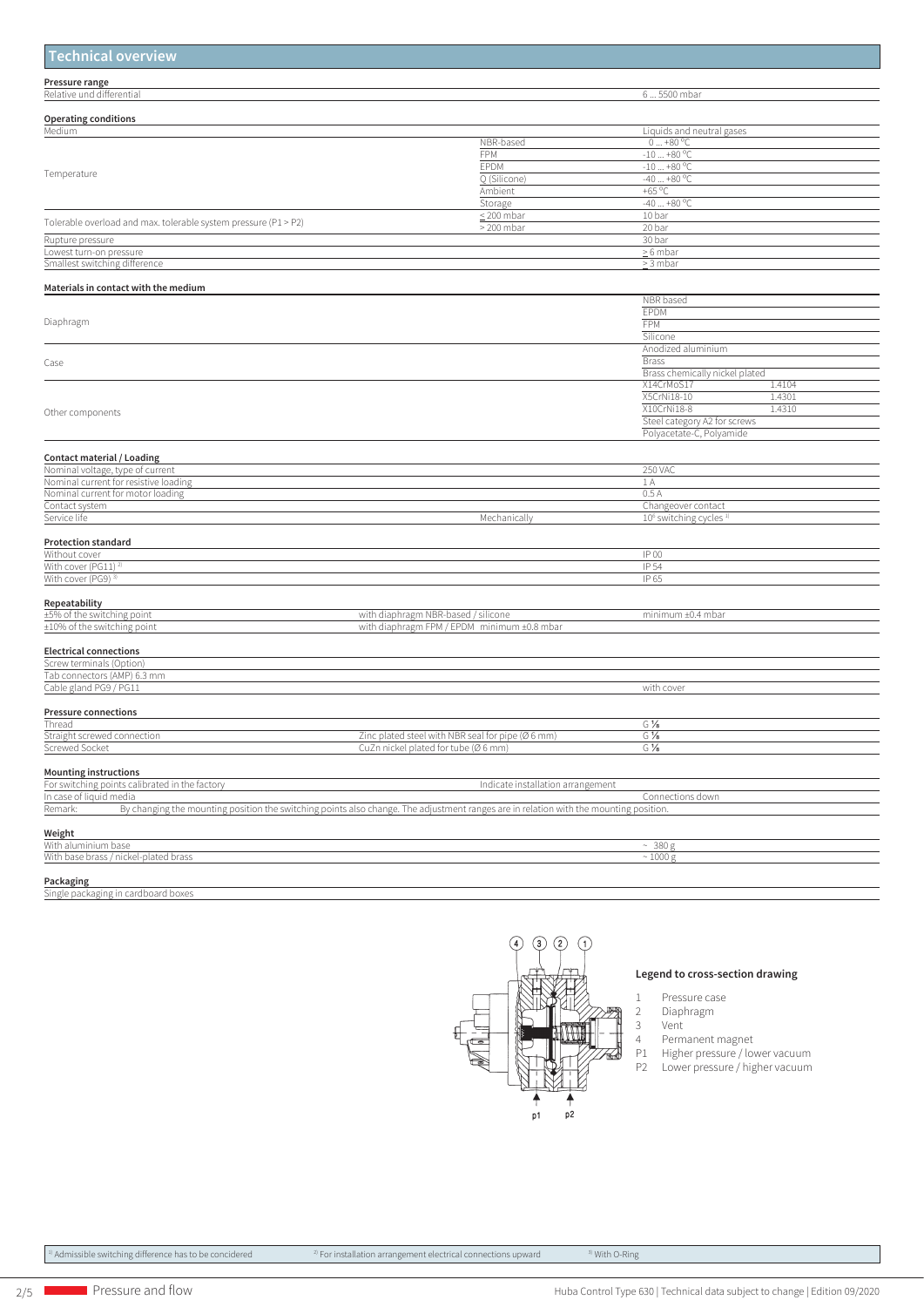|                                       |                                      |                                                       |                |              |                | $2 \quad 3 \quad 4 \quad 5 \quad 6$ |                |                |                |             |
|---------------------------------------|--------------------------------------|-------------------------------------------------------|----------------|--------------|----------------|-------------------------------------|----------------|----------------|----------------|-------------|
| <b>Order code selection table</b>     |                                      |                                                       | 630. X X X X X |              |                |                                     |                |                |                |             |
| Presssure range <sup>1)</sup>         | 20 mbar<br>6                         |                                                       |                | 9            |                |                                     |                |                |                |             |
|                                       | 15  60 mbar                          |                                                       |                | 9            | $\overline{2}$ |                                     |                |                |                |             |
|                                       | 40  200 mbar                         |                                                       |                | 9            | 3              |                                     |                |                |                |             |
|                                       | 150  1000 mbar                       |                                                       |                | $\mathsf{9}$ | $\overline{4}$ |                                     |                |                |                |             |
|                                       | 3 bar<br>$\cdots$                    |                                                       |                | 9            | 5              |                                     |                |                |                |             |
|                                       | $\mathcal{P}$<br>5.5 bar<br>$\cdots$ |                                                       |                | 9            | 6              |                                     |                |                |                |             |
| <b>Contact material</b>               | AgCdO                                |                                                       |                |              |                | $\circ$                             |                |                |                |             |
|                                       | Anodized aluminium, black            |                                                       |                |              |                |                                     | $\circ$        |                |                |             |
|                                       | <b>Brass</b>                         |                                                       |                |              |                |                                     |                |                |                |             |
|                                       | Nickelplated brass                   |                                                       |                |              |                |                                     | $\overline{2}$ |                |                |             |
|                                       | Anodized aluminium, black            | with straight screwed connection G1/8 for pipe ø 6 mm |                |              |                |                                     | 3              |                |                |             |
| Pressure case                         | <b>Brass</b>                         | with straight screwed connection G1/8 for pipe ø 6 mm |                |              |                |                                     | $\overline{4}$ |                |                |             |
|                                       | Nickel plated brass                  | with straight screwed connection G1/8 for pipe ø 6 mm |                |              |                |                                     | 5              |                |                |             |
|                                       | Anodized aluminium, black            | with screwed socket G1/8 for tube ø 6 mm              |                |              |                |                                     | 6              |                |                |             |
|                                       | <b>Brass</b>                         | with screwed socket G1/8 for tube ø 6 mm              |                |              |                |                                     | $\overline{7}$ |                |                |             |
|                                       | Nickel-plated brass                  | with screwed socket G1/8 for tube ø 6 mm              |                |              |                |                                     | 8              |                |                |             |
|                                       | <b>NBR</b>                           |                                                       |                |              |                |                                     |                | $\mathbf{0}$   |                |             |
|                                       | <b>FPM</b>                           |                                                       |                |              |                |                                     |                | $\overline{1}$ |                |             |
| Diaphragm material                    | EPDM                                 |                                                       |                |              |                |                                     |                | $\overline{2}$ |                |             |
|                                       | Q (silicone)                         |                                                       |                |              |                |                                     |                | $\overline{3}$ |                |             |
| Cover PG9 on side / Bracket           | Without cover                        | without bracket                                       |                |              |                |                                     |                |                | $\overline{0}$ |             |
|                                       |                                      | with bracket type A                                   |                |              |                |                                     |                |                |                |             |
|                                       |                                      | with bracket type B                                   |                |              |                |                                     |                |                | $\overline{2}$ |             |
|                                       | With cover (plastic) (Fig.1) (PG11)  | without bracket                                       |                |              |                |                                     |                |                | 3              |             |
|                                       |                                      | with bracket type A                                   |                |              |                |                                     |                |                | $\overline{4}$ |             |
|                                       |                                      | with bracket type B                                   |                |              |                |                                     |                |                | 5              |             |
|                                       | With spec. cover (Fig.2) (PG9)       | without bracket                                       |                |              |                |                                     |                |                | 6              |             |
|                                       |                                      | with bracket type A                                   |                |              |                |                                     |                |                | $\overline{7}$ |             |
|                                       |                                      | with bracket type B                                   |                |              |                |                                     |                |                | 8              |             |
| <b>Switching points</b><br>(optional) | Two factory set switching points     | (please specify on order e.g.: W10/8mbar)             |                |              |                |                                     |                |                |                | W           |
|                                       | One factory set switching point high | (please specify on order e.g.: R25mbar)               |                |              |                |                                     |                |                |                | $\mathsf R$ |
|                                       | One factory set switching point low  | (please specify on order e.g.: U100mbar)              |                |              |                |                                     |                |                |                | $\cup$      |

#### **Setting ranges**



i popular



1000 ... 3000 mbar (1... 3 bar)







 <sup>2000 ... 5500</sup> mbar (2 ... 5.5 bar)



Δp (mbar)

 $100$  $120$  $140$ 160 180  $200$  $220$ 

100

80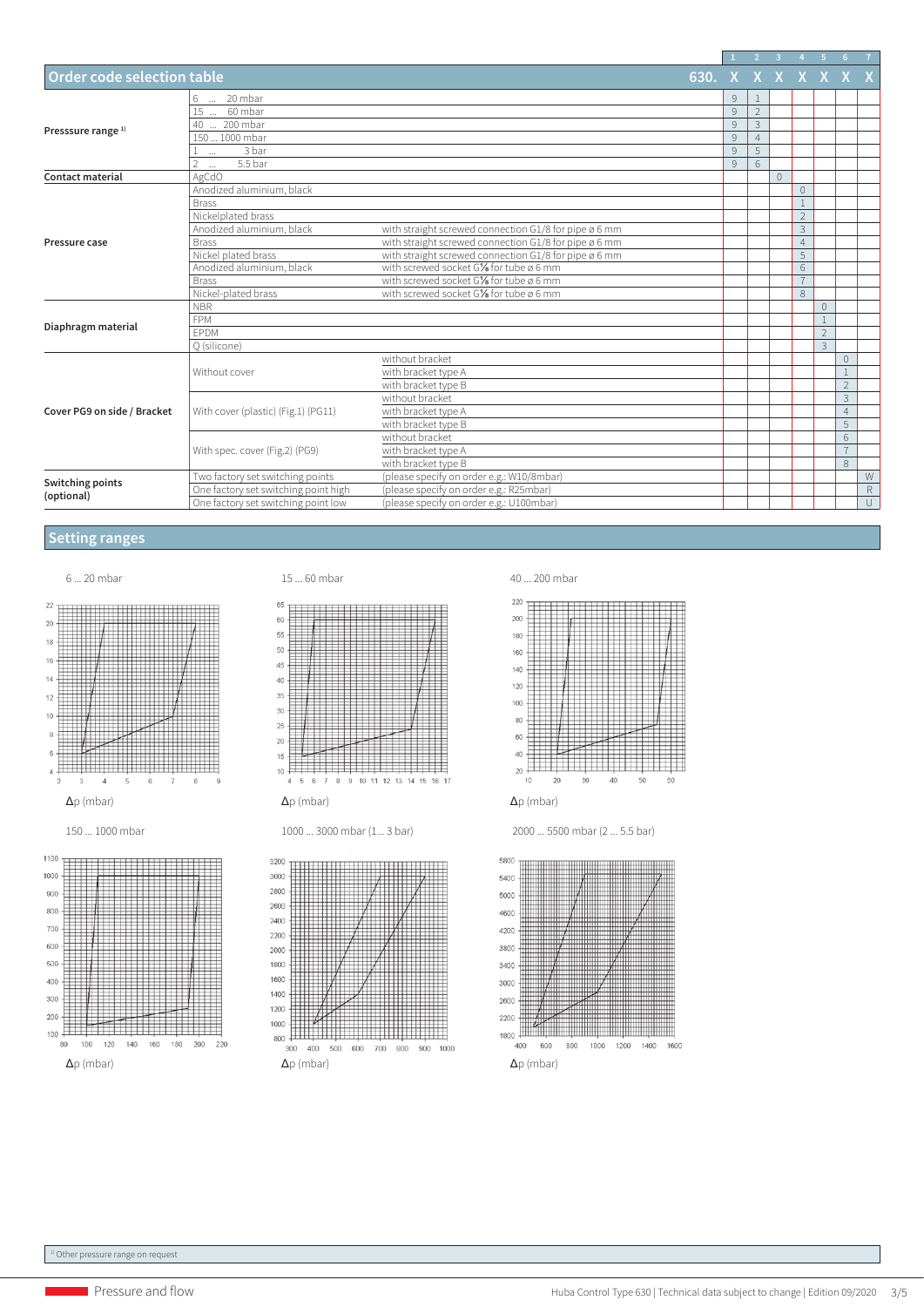



 $\mathbf{z}$ 

 $\frac{3}{2}$ 

 $\emptyset$  63 Ē ន  $\phi$  50 65  $\phi$  65



Straight screwed connector G 1/8 Screwed Socket G 1/8

ង